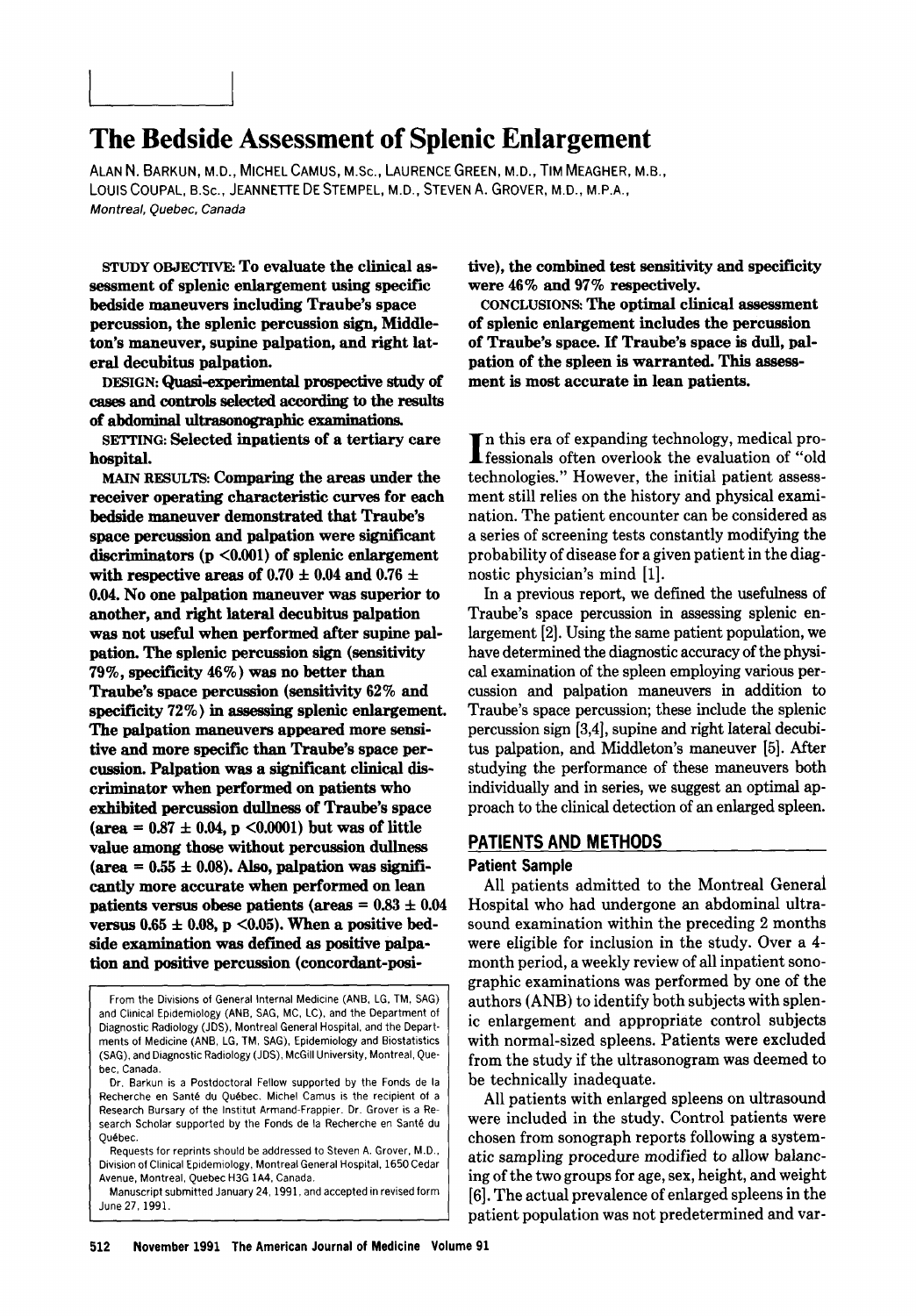ied from week to week. Thus, the clinicians did not know the expected number of patients with enlarged spleens for a given week. Because of the concern that specific bedside clues might bias the examiners in their clinical assessments, adjustment was also made for the presence of stigmata of liver disease including jaundice, ascites, and telangiectasias as noted on the admitting physical or during the study examinations. Although the study population originated from general and specialty wards including medical, surgical, gynecologic, and psychiatric services, the patients were balanced according to the location of their room (hematology floor or a nonhematology ward), to avoid bias based on ward descriptions.

# **Clinical Data Collection and Bedside Examinations**

Clinical data were abstracted by one of the authors (ANB) from the hospital admission record and included age, sex, height, weight, presence of stigmata of liver disease, and the ward where the patient was located.

Each patient was to be examined by the same three board-certified internists (LG, TM, SAG) without knowledge of the patient's history, other physical findings, or ultrasound results. The internists were asked to examine only the patient's abdomen and not to look for clinical evidence of diseases associated with splenic enlargement. However, the presence of visible ascites, jaundice, or telangiectasias was recorded. Each clinician visited the patient in his or her ward bed after obtaining verbal consent for the examination. Resulting data were recorded at the bedside.

# **Clinical Maneuvers**

For the purposes of our study, Traube's space was defined as an area delineated by the sixth rib superiorly, the midaxillary line laterally, and the left costal margin inferiorly. This triangle was percussed from its medial to its lateral margin. Each examiner scored the Traube's space percussion note on a five-point scale:  $1 =$  definitely tympanitic,  $2 =$ probably tympanitic,  $3 =$  uncertain,  $4 =$  probably dull,  $5 =$  definitely dull. The patients were then examined using the splenic percussion sign, in which percussion was carried out at a point where the lowest intercostal space (eight or ninth) crossed the left anterior axillary line [3,4]. Using the same five-point grading scale, percussion was carried out initially on end expiration, and then on deep inspiration [3]. All patients with a percussion of grade 4 or more on end expiration were considered to have a positive splenic percussion sign; moreover, if the percussion on end expiration was 1, 2, or 3 (using the same percussion note grading as mentioned above), the splenic percussion sign was said to be

positive if the percussion note on inspiration progressed by one grade or more towards definitely dull [4]. The results of splenic percussion (positive versus negative) were compared with the results of Traube's space percussion, where a positive test was defined as uncertain, probably dull, or definitely dull.

After percussion, the patients were sequentially assigned to undergo either Middleton's maneuver or the combination of supine palpation followed by palpation in the right lateral decubitus position. On supine palpation, the spleen was palpated on deep inspiration while moving from the lower right quadrant upwards and medially to just below the left costal margin. The same patients were thereafter positioned in right lateral decubitus, and the examiners palpated from the right side of the bed in a similar fashion as described previously.

Middleton's maneuver was carried out in patients by having them place their left fist posteriorly and inferiorly to their left scapula [5]. Palpation was then carried out with the examiner positioned on the patient's left side with the fingers hooked under the left costal margin.

All palpation maneuvers were scored by each examiner on a five-point scale:  $1 =$  spleen definitely not palpable,  $2 =$  spleen probably not palpable,  $3 =$ uncertain,  $4 =$  spleen probably palpable, and  $5 =$ spleen definitely palpable.

Patients examined by none of the study physicians, subjects whose diagnosis was known to the clinician, or patients who refused to participate were excluded from the analysis.

#### **Ultrasound Classification**

All ultrasound examinations were performed using Diasonic 400 DL machines equipped with a 3.5- MHz transducer. Real time sector scanning was performed on the patients, and a physician ultrasonographer (JDS) who was unaware of the initial interpretation and the results of the physical examination classified the spleens as enlarged or normal. Enlargement was defined in our study as a measured sonographic cephalocaudad diameter of greater than or equal to 13 cm [7,8].

### **Statistical Analysis**

The unit of analysis was the patient examination, although these were not fully independent observations since most patients were examined by more than one observer.

Two-tailed t-tests were used for the comparison of continuous data, and chi-square tests for categoric variables [9]. The 95% confidence intervals (CI) for sensitivity and specificity were computed using the standard normal approximation of the binomial distribution [9]. The 95% CI limits of the likelihood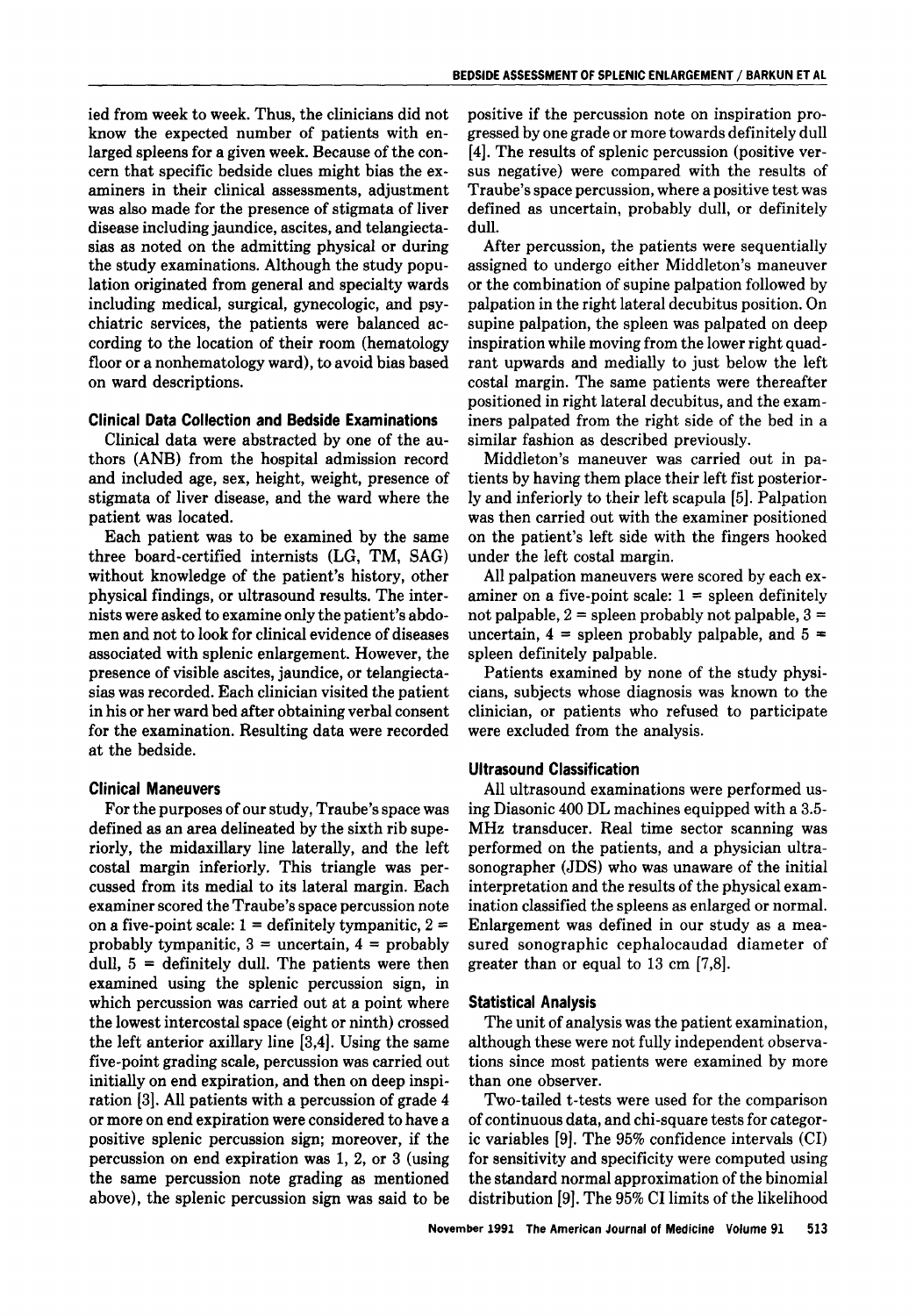**Clinical Characteristics of Patients with and Without Splenic** 

TABLE I

| <b>Characteristic</b>                              | Normal<br><b>Spleens</b><br>$(n = 75)$ | <b>Enlarged</b><br><b>Spleens</b><br>$(n = 43)$ | p Value   |
|----------------------------------------------------|----------------------------------------|-------------------------------------------------|-----------|
| Mean age (years)                                   | $65.4 \pm 15.4$                        | $57.7 \pm 14.5$                                 | < 0.01    |
| Sex (female)                                       | 39 (52%)                               | 17 (39.5%)                                      | ΝS        |
| Mean spleen size (cm)                              | $10 + 1.4$                             | $15.4 \pm 2.2$                                  | < 0.0001  |
| Hematology ward                                    | 14 (19%)                               | 12 (28%)                                        | ΝS        |
| Quetelet index $(kg/m2)$<br>Liver disease stigmata | $22.5 \pm 5.6$                         | $23.1 \pm 4.9$                                  | ΝS        |
| Total                                              | 21 (28%)                               | 17 (39%)                                        | ΝS        |
| Ascites                                            | 17 (23%)                               | 14 (33%)                                        | ΝS        |
| Jaundice                                           | 4 (5%)                                 | 7(16%)                                          | <b>NS</b> |
| Spider angiomata and<br>telangiectasia             | 5 (7%)                                 | 10 (23%)                                        | < 0.05    |

ratio estimate were obtained using the log normal Taylor series approximation of the distribution of relative proportions [10].

Interobserver agreement was assessed using the kappa statistic with its 95% CI and by comparing pairs of examiners using a specific test threshold (definitely and probably not palpable versus uncertain, probably palpable, and definitely palpable).

We evaluated the sensitivity and specificity of each palpation maneuver for various score thresholds (i.e., for a cutoff of 1, the definitely not palpable findings were considered test-negative and all others were considered test-positive; for a cutoff of 2, definitely and probably not palpable findings were classified as negative and all others as positive, and so on).

Receiver operating characteristic (ROC) curves were generated for Traube's space percussion and all palpation maneuvers. The ability of a clinical maneuver to differentiate between the absence and presence of splenomegaly was assessed using ROC curve analysis [11]. An ROC curve displays the truepositive rate on the Y axis and the false-positive rate on the X axis, thus plotting the performance of a diagnostic test for varying test thresholds [12]. Using a modified maximum likelihood program, the area under the fitted curve [13] for each maneuver was compared with the area beneath the line of unity  $[14]$ . This  $45^{\circ}$  line represents a nondiscriminate test (area =  $0.5$ ) where the true-positive rate equals the false-positive rate. These comparisons were performed (where appropriate) with a matched or unmatched analysis.

### **RESULTS**

# **Patient Population**

Among the 180 patients eligible for entry, 62 (34%) were excluded due to early discharge, technically inadequate ultrasound examination results,

splenectomy, death, and refusal to participate. Some of the remaining 118 patients were assessed by only one or two internists, yielding 245 patient examinations from a possible total of 354.

Patients could not take a deep breath because of pain in four instances, hence only 241 patient examinations were included in the splenic percussion sign analysis. Middleton's maneuver was carried out in 120 instances, and supine palpation in the other 125, of which 112 also had subsequent right lateral decubitus palpation (13 examinations could not be completed because the patients could not turn onto their right side due to pain, weakness, or a cumbersome wound dressing).

Forty-three of the 118 patients had an enlarged spleen accounting for 94 patient examinations (the cases), and 75 (64%) had "normal-sized" spleens resulting in 151 examinations (the controls) **(Table**  I). The mean age for controls and cases was 65.4  $\pm$ 15.4 years versus  $57.7 \pm 14.5$  years. Ultrasonographic measurements of the enlarged spleens ranged from 13 to 23 cm with a mean of  $15.4$  cm  $(\pm 2.2$  cm). Normal-sized spleens measured between 7 and 12.5 cm, with a mean of 10 cm  $(\pm 1.4 \text{ cm})$ .

The only significant differences in the clinical characteristics of patients with normal-sized spleens when compared with those with enlarged spleens were mean age {65.4 versus 57.7 years) and the presence of spider angiomata and telangiectasias (7% versus 23%) (Table I).

## **Performance of the Maneuvers**

The discriminating ability of the splenic percussion sign was similar to that for Traube's space percussion [2]. The sensitivity and specificity of the splenic percussion sign were 79% and 46% compared with 62% and 72% for Traube's space percussion. The diagnostic accuracy of the splenic percussion sign  $(59\%)$  was inferior (p < 0.05) to that of Traube's space percussion (68%), indicating that the splenic percussion sign was not a superior maneuver to Traube's space percussion.

The areas under the ROC curves for Middleton, supine, and right lateral decubitus palpation were respectively 0.73  $\pm$  0.06, 0.79  $\pm$  0.05, and 0.76  $\pm$ 0.06, indicating each maneuver was a significant discriminator alone for splenic enlargement (p <0.001) but none was superior to the others **(Figure** 1).

Because of the randomized study design, and the above findings, the results of supine palpation and Middleton's maneuver were combined and analyzed as "palpation" (Figure 2). The area under the ROC curve for palpation was  $0.76 \pm 0.04$  (p <0.0001). The ROC curve for palpation lay above and to the left of the curve for Traube's space per-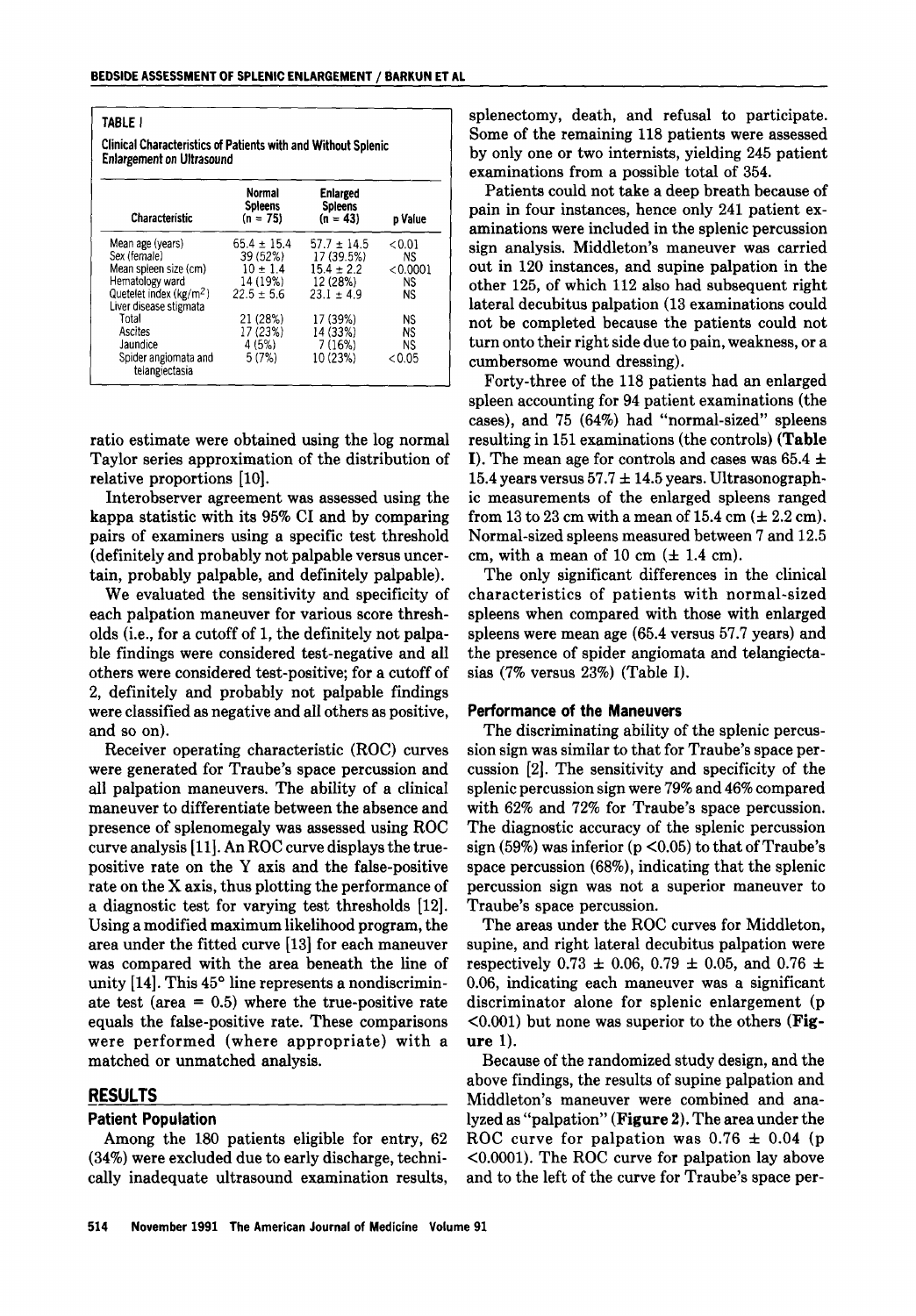

Figure 1. Receiver operating characteristic (ROC) curves for the individual palpation maneuvers. Every point of a given curve represents a palpation threshold for that maneuver. For example, for a cutoff of 1, definitely not palpable spleens were considered test-negative, and all other palpation findings were positive; for a cutoff of 2, all definitely or probably not palpable spleens were considered test-negative, and all others were positive, and so on. The areas under the ROC curves for Middleton (solid squares), supine (triangles), and right lateral decubitus **(open squares)** palpation were respectively 0.73  $\pm$  0.06, 0.79  $\pm$  0.05, and 0.76  $\pm$  0.06, indicating each maneuver was a significant discriminator for splenic enlargement (p <0.001). No one palpation maneuver was superior to another.

cussion, suggesting that palpation was a superior test with higher sensitivity and specificity. However, the areas under each curve were not significantly different  $(p = 0.14)$ , although this comparison may have been limited by insufficient observations.

Of the 43 patients with enlarged spleens on ultrasound, 24 were assessed by Examiner 1 (TM), 31 by Examiner 2 (SAG), and 39 by Examiner 3 (LG). Positive palpation was noted in 54%, 61%, and 54% of patients respectively. Among the 75 patients with normal-sized spleens, 41, 46, and 64 were assessed by each of the three examiners and 98%, 89%, and 92% were identified as true-negatives respectively.

The interobserver kappa values obtained for palpation were  $0.70 \pm 0.14$ ,  $0.56 \pm 0.19$ , and  $0.57 \pm 0.13$ , suggesting that the test reproducibility between examiners was good. Reproducibility was also better than that reported for Traube's space percussion [2]. Moreover, patients were examined at different times under varying circumstances, thereby potentially reducing the optimal agreement between examiners.

The mean splenic size among patients with positive percussion of Traube's space and positive palpation was  $15.7 \pm 2.9$  cm, but was  $11.6 \pm 2.8$  cm



Figure 2. ROC curves for Traube's space percussion and palpation. The areas under the curves for Traube's space percussion (triangles) and palpation (squares) were  $0.70 \pm 0.04$ and  $0.76 \pm 0.04$  respectively, indicating each was a significant (p <0.005) discriminator for splenic enlargement. Palpation was more specific than percussion at every test threshold, but this difference was not significant ( $p = 0.14$ ).



Figure 3. ROC curves for palpation according to the results of Traube's space percussion. The area (0.87  $\pm$  0.04) under the ROC curve for palpation in patients with a positive percussion of Traube's space (definitely dull, probably dull, or uncertain) **(squares)** was significantly greater (p <0.0005) than the area  $(0.55 \pm 0.08)$  for those with negative percussion (triangles). Palpation among those with negative percussion was not a significant discriminator.

when palpation was negative. Splenic size among patients with negative percussion and positive palpation averaged  $14.3 \pm 3.8$  cm. When both Traube's space percussion and palpation were negative, the mean splenic size was  $10.8 \pm 2.2$  cm.

Palpation was a significantly better discriminator (p <0.0001) among patients with percussion dullness (area =  $0.87 \pm 0.04$ ) when compared with those with percussion tympany (area =  $0.55 \pm 0.08$ ) (Figure 3). Moreover, after percussion tympany,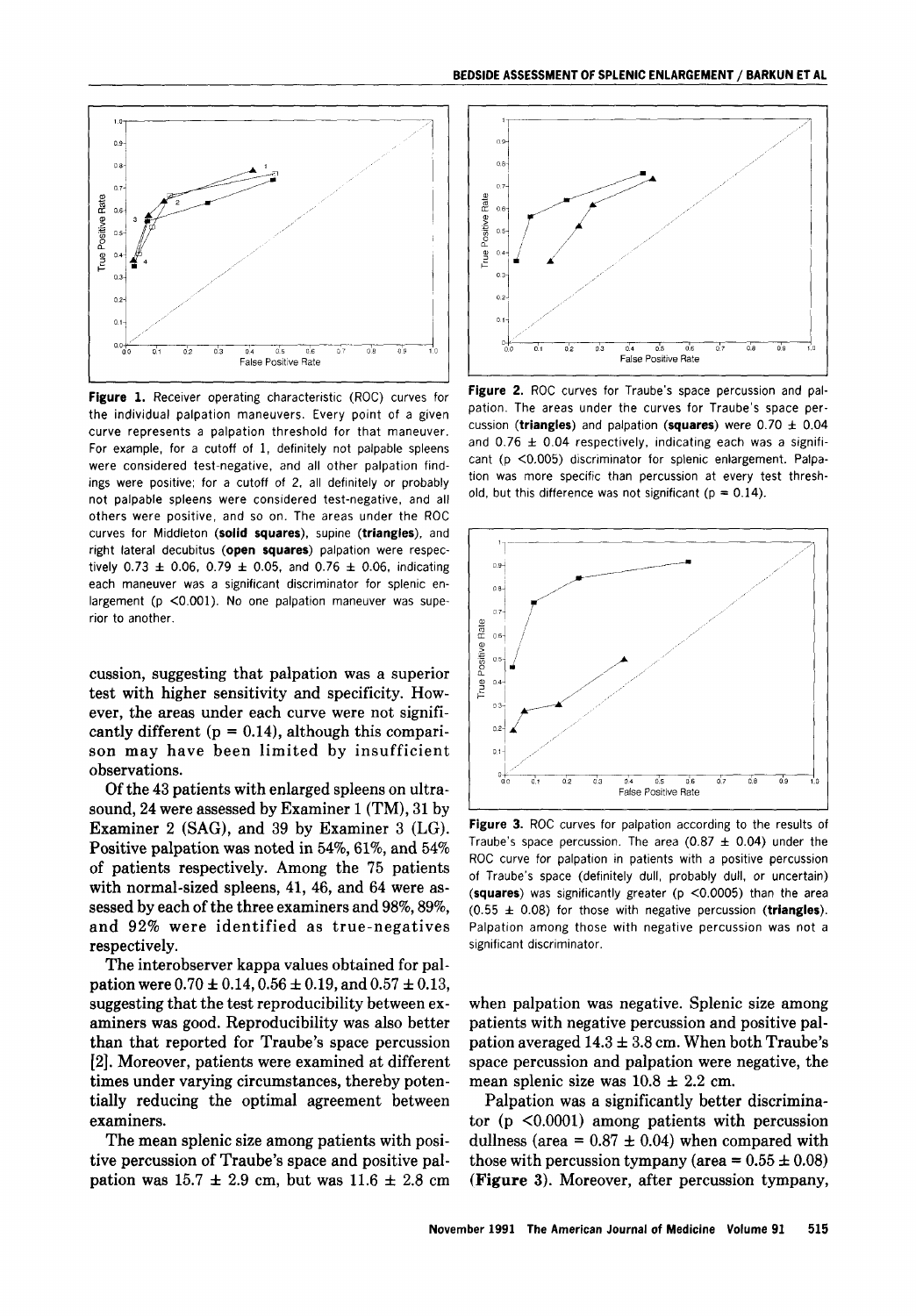

**Figure** 4. Top, post-test probability of splenomegaly after Traube's space percussion and palpation when both tests are positive (squares) or one or both tests are negative **(trian**gles). The curve for positive concordant tests (squares) diverges further from the line of unity (broken line), indicating that positive concordant bedside maneuvers are most useful for ruling in splenomegaly. Bottom, post-test probability of splenomegaly after Traube's space percussion and palpation when one or both tests are positive (squares) or when both tests are negative (triangles). Both curves diverge only modestly from the line of unity (broken line), indicating limited utility in ruling in or ruling out splenomegaly with negative concordant maneuvers,

palpation performed no better than chance. The mean splenic sizes in these two groups were also significantly different (13.5  $\pm$  3.49 cm versus 11.2  $\pm$ 2.67 cm respectively,  $p \leq 0.0001$ .

As previously described for Traube's space percussion [2], the performance of palpation was significantly better  $(p \le 0.01)$  when carried out on the leaner patients in the study. Among those in the lower three quartiles of body mass (Quetelet index less than 25 kg/m<sup>2</sup>), the area under the curve was  $0.83 \pm 0.04$  compared with  $0.65 \pm 0.08$  for heavier patients.

When a positive bedside examination was defined as Traube's space percussion-positive and

palpation-positive (concordant-positive), the combined sensitivity was 46% and specificity 97%. When a positive bedside examination was defined as *either* maneuver being positive and a negative examination was defined as both maneuvers being negative (concordant-negative), the sensitivity rose to 72% and the specificity decreased to 68%. Using the combined test characteristics (as defined above) and Bayes' theorem, the post-test positive and negative probabilities of splenic enlargement were plotted for different pretest probabilities (prevalence) of splenomegaly (Figure 4, top and **bottom).** When both percussion and palpation were positive (concordant-positive), the post-test probability of splenic enlargement rose markedly and the corresponding curve diverged from the line of unity (where the pretest probability equals the post-test probability). When one or both tests were negative, the post-test probability did not substantially diverge from the line of unity, suggesting that concordant-positive maneuvers are most useful in ruling in splenomegaly (Figure 4, top). When a negative bedside examination was defined as both tests being negative (concordant-negative), the post-test probability of splenic enlargement after negative or positive bedside examinations diverged only modestly from the line of unity (Figure 4, bottom). This demonstrates that the maximum clinical utility of bedside examination occurs when percussion and palpation are both positive.

# **COMMENTS**

Although attempts have been made to assess some bedside maneuvers objectively [15-24], the accuracy of the majority of physical examination techniques remains unstudied. We attempted to characterize the discriminating ability of commonly used physical examination maneuvers in the assessment of splenic enlargement to define an optimal sequence of percussion and palpation techniques. Previous comparative studies between radionuclide scanning and ultrasound have demonstrated close agreement in splenic volume estimations determined by the two methods [25].

The splenic percussion sign in our sample performed no better or no worse than Traube's space percussion. In addition, the splenic percussion sign takes longer to perform and cannot be carried out in some very ill patients. We therefore would recommend simple percussion of Traube's space.

All three palpation maneuvers appeared to be approximately equivalent in their ability to detect splenomegaly. Among 112 patient examinations, only one additional patient with an enlarged spleen was correctly identified by right lateral palpation when performed after supine palpation, while four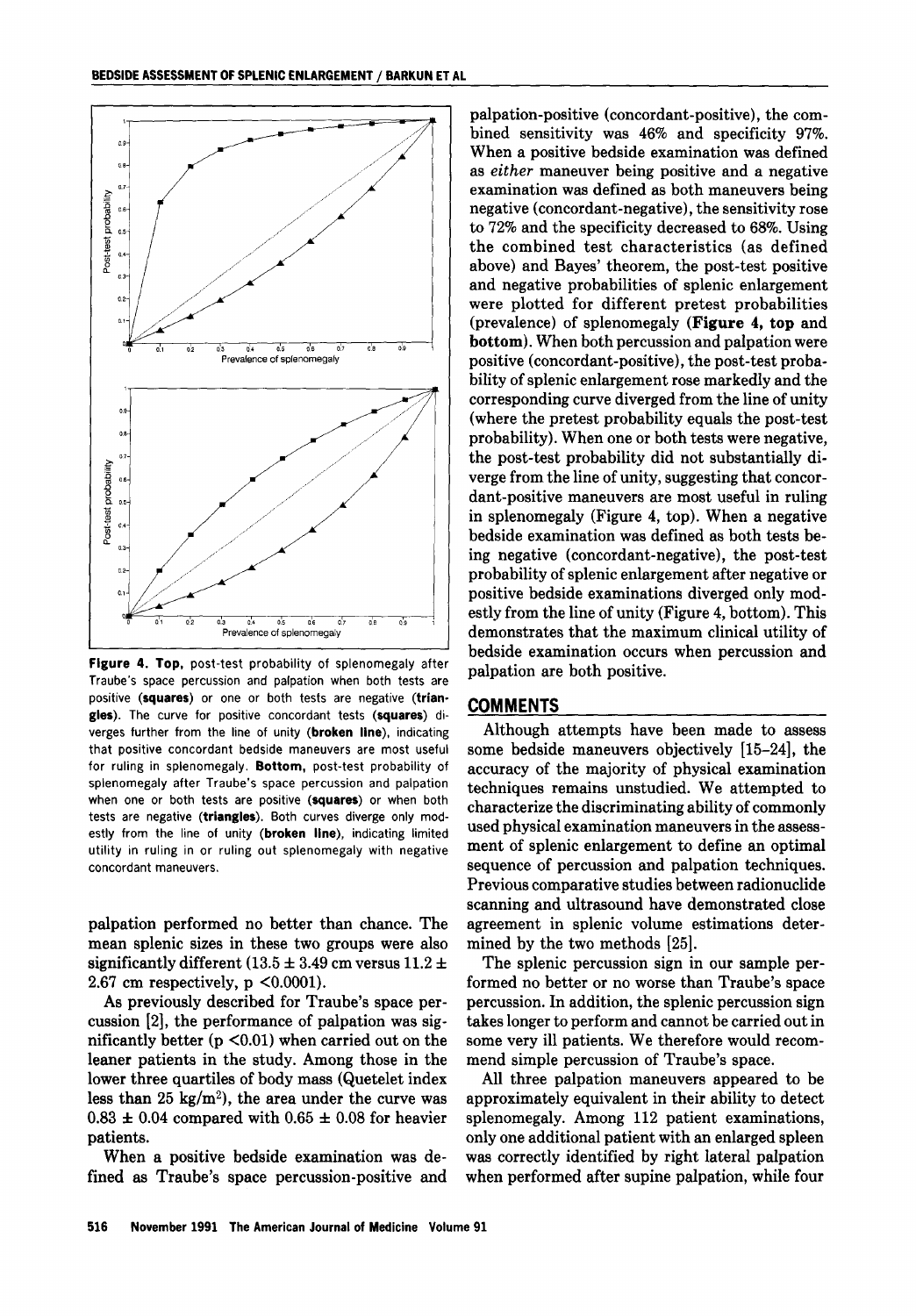more patient examinations were incorrectly classified as positive. We would therefore not recommend the addition of right lateral palpation when supine palpation is available.

As previously reported for Traube's space percussion [2], the false-negative rate increased significantly when spleen palpation was performed in the heaviest patients in our study. For the palpation maneuvers, interobserver agreement was greater than that previously reported for Traube's space percussion [2] and may reflect the greater reproducibility of tactile sensation versus percussion.

Palpation was a better discriminator among patients with percussion dullness compared with those in whom Traube's space was tympanitic. However, as might be expected, characteristics like the mean splenic sizes in these two groups were significantly different. This suggests that percussion dullness identifies a subset of patients with enlarged spleens in whom palpation is most discriminating and supports the sequential use of both maneuvers. The optimal use of bedside maneuvers occurs when ruling in splenomegaly after both are positive (Figure 4, top).

Two retrospective studies previously reported that the physical examination of the spleen exhibited test sensitivities of 20% and 28%, and test specificities of 100% and 98%. These studies employed autopsy or nuclear medicine results as the gold standard [26,27]. Prospective analyses of palpation maneuvers have found test sensitivities varying between 54% and 59%, and test specificities of 69% to 100% [28-30]. Sullivan and Williams [4] reported on the performance of percussion (Nixon's maneuver [31] and the splenic percussion sign) and palpation maneuvers (supine and right lateral decubitus) while using nuclear medicine to define patients with splenomegaly. The combined palpations' sensitivity and specificity were 71% and 90%, similar to that reported in our study.

The bedside assessment of splenic enlargement will not obviate diagnostic imaging when such information is vital to further therapeutic management of the patient such as assessments for lymphoproliferative disorders. However, in other situations, the added diagnostic certainty that abdominal ultrasonography will bring to the clinician may not be as critical. The decision for further evaluation may be different for a healthy outpatient population with a low prevalence of splenomegaly [32] versus an inpatient population with a much higher prevalence (a pretest probability in part determined by the presence of other clinical clues acquired on history and coexisting physical signs). This pretest probability is paramount in affecting subsequent test-ordering decisions and is performed routinely by the clinician based on an intuitive process determined by personal and published experience [33].

We have defined the characteristics of bedside maneuvers most commonly used in the physical examination of the spleen and conclude that palpation is most useful when Traube's space percussion is positive. These two maneuvers are sufficient for an optimal bedside assessment of splenic enlargement. Similar data for other bedside maneuvers must be sought if we are to determine the optimal evaluation of patients when combining bedside techniques and other diagnostic tests.

### **REFERENCES**

1. Riegelman RK. The dogged physical examination in the era of the C.A.T. Prim Care 1980; 7: 625-35.

2. Barkun AN, Camus M, Meagher T, *et al.* Splenic enlargement and Traube's space: how useful is percussion? Am J Med 1989; 87: 562-6.

3. Castell DO. The spleen percussion sign. A useful diagnostic technique. Ann Intern Med 1967; 67: 1265-7.

4, Sullivan S, Williams R. Reliability of clinical techniques for detecting splenic enlargement. BMJ 1976; 2: 1043-4.

5. Lipp WF, Eckstein EH, Aaron AH. The clinical significance of the palpable spleen. Gastroenterology 1944; 3: 287-91.

6. Snedecor GW, Cochran WG. Statistical methods. 6th ed. Ames, Iowa: Iowa State University Press, 1967: 419-46,

7. Koga T, Morikawa Y. Ultrasonographic determination of the splenic size and its clinical usefulness in various liver diseases. Radiology 1975; 115: 157-61. S. Niederau C, Sonnenberg A, Mueller JE, Erckenbrecht JF, Scholten T, Fritsch WP. Sonographic measurements of the normal liver, spleen, pancreas, and portal vein. Radiology 1983; 149: 537-40.

9. Armitage P, Berry G. Statistical methods in medical research. 2nd ed. Oxford: Blackwell, 1987.

10. Rothman KJR. Modern epidemiology. Boston: Little Brown, 1986: 173.

11. McNeil BJ, Keeler E, Adelstein SJ, Primer on certain elements of medical decision making. N Engl J Med 1975; 293: 211-5.

12. Swets JA, Pickett RM. Evaluation of diagnostic systems: methods from signal detection theory. New York: Academic Press, 1982: 64-5.

13. Metz CE, Kronman HB. Statistical significance tests for binomial ROC curves. J Math Psychol 1980; 22: 218-43.

14. Dorfman DD, Alf E Jr. Maximum-likelihood estimation of parameters of signal-detection theory and determination of confidence intervals-rating-method data. J Math Psychol 1969; 6: 487-96.

15. Hsaio-Min Chung, Kluge R, Schrier RW, Anderson RJ. Clinical assessment of extracellular fluid volume in hyponatremia. Am J Med 1987; 83: 905-8.

16. Grayburn PA, Smith MD, Handshoe R, Friedman BJ, DeMaria AN. Detection of aortic insufficiency by standard echocardiography, pulsed Doppler echocardiography, and auscultation, A comparison of accuracies. Ann Intern Med 1986; 104: 599-605.

17. Barnett HB, Holland JG, Josenhans WT. When does central cyanosis become detectable? Clin Invest Med 1982; 5: 39-43.

18. Lembo NJ, Dell'Italia LJ, Crawford MH, O'Rourke RA. Diagnosis of left sided regurgitant murmurs by transient arterial occlusion. A new maneuver using blood pressure cuffs. Ann Intern Med 1986; 105: 368-70.

19. Hull RD, Raskob GE, Carter CJ, et al. Pulmonary embolism in outpatients with pleuritic chest pain. Arch Intern Med 1988; 148: 838-44.

**20.** Sackett DL, Haynes RB, Tugwell P. Clinical epidemiology. A basic science for clinical medicine; the interpretation of clinical data. Boston: Little Brown, 1985: 74-5.

21. Rothman A, Goldberger AL, Aids to cardiac auscultation. Ann Intern Med 1983; 99: 346-53.

**22.** Maisel AS, Atwood JE, Goldberger AL. Hepatojugular reflux: useful in the bedside diagnosis of tricuspid regurgitation. Ann Intern Med 1984; 101: 781-2. 23. Cattau EL, Benjamin SB, Knuff TE, Castell DO. The accuracy of the physical examination in the diagnosis of suspected ascites. JAMA 1982; 247: 1164-6. 24. Harris JM. The hazards of bedside Bayes. JAMA 1981; 246: 2602-5.